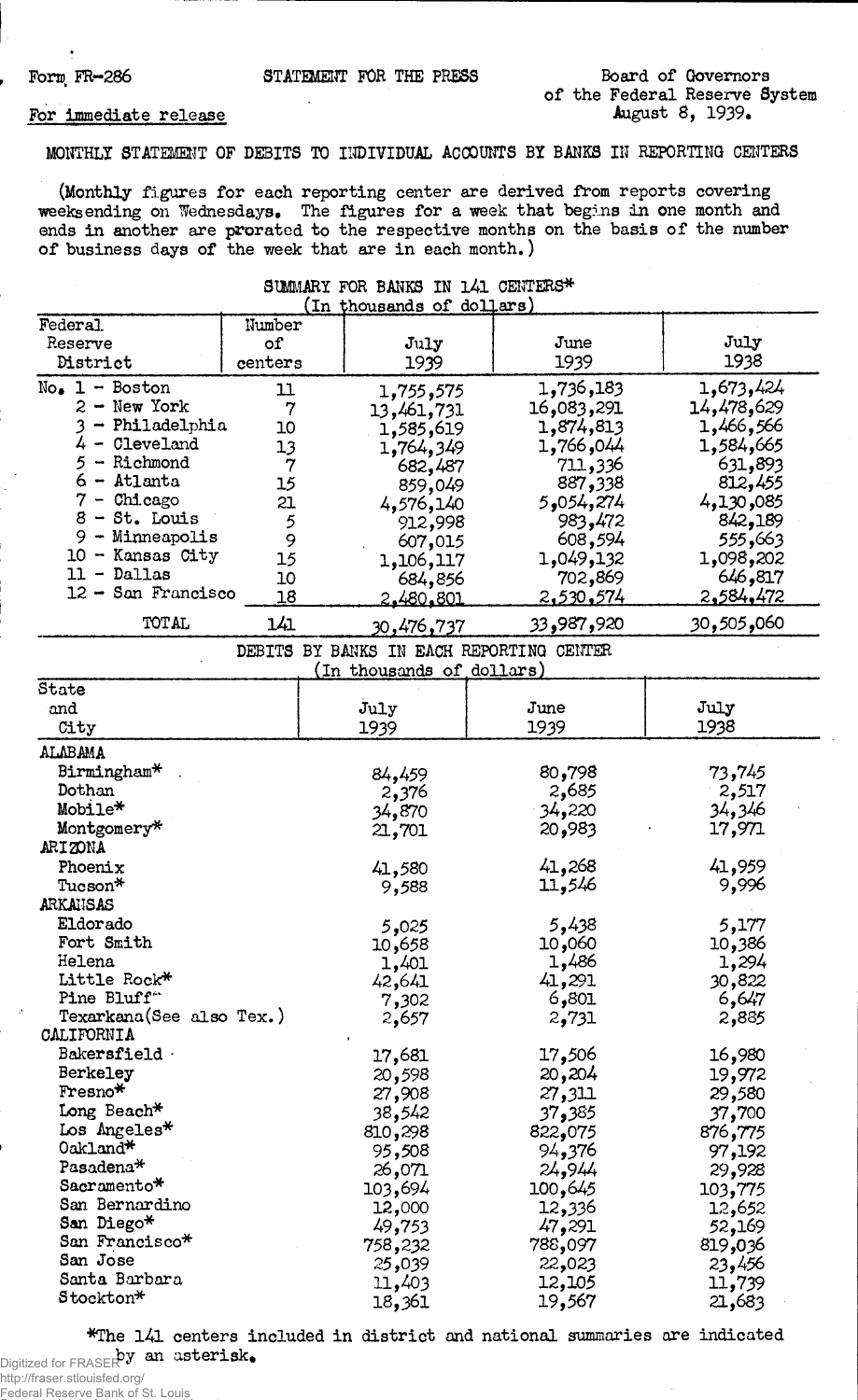Form  $FR-286-a$ 

 $\overline{a}$ 

DEBITS BY BANKS IN EACH REPORTING CENTER

7

 $\bar{\epsilon}$ 

|                                 | In thousands of dollars) |           |           |
|---------------------------------|--------------------------|-----------|-----------|
| State                           |                          |           |           |
| and                             | July                     | June      | July      |
| City                            | 1939                     | 1939      | 1938      |
| COLORADO                        |                          |           |           |
| Colorado Springs*               | 14,697                   | 14,050    | 15,333    |
| Denver*                         | 155,720                  | 151,304   | 158,442   |
| Grand Junction                  | 3,610                    | 3,611     | 3,348     |
| Pueblo*                         | 15,262                   | 13,374    | 15,971    |
| CONNECTICUT                     |                          |           |           |
| Hartford*                       |                          | 184,679   | 172,526   |
|                                 | 185,725                  | 72,885    |           |
| New Haven*                      | 73,818                   | 22,083    | 70,092    |
| Stamford                        | 18,302                   | 27,755    | 16,114    |
| Waterbury*                      | 25,904                   |           | 24,820    |
| DELAWARE                        |                          |           |           |
| Wilmington *                    | 103,112                  | 108,785   | 92,200    |
| DISTRICT OF COLUMBIA            |                          |           |           |
| Washington                      | 266,293                  | 294,531   | 242,216   |
| FLORIDA                         |                          |           |           |
| Jacksonville*                   | 71,156                   | 74,298    | 61,682    |
| Miami                           | 42,808                   | 40,698    | 32,653    |
| Pensacola*                      | 8,156                    | 8,758     | 7,981     |
| Tampa*                          | 26,718                   | 26,762    | 23,818    |
| GEORGIA                         |                          |           |           |
| Albany                          | 3,848                    | 4,251     | 3,463     |
| Atlanta*                        | 192,974                  | 202,056   | 174,538   |
| Augusta <sup>*</sup>            | 16,779                   | 17,942    | 13,980    |
| Brunswick                       | 2,429                    | 2,422     | 2,325     |
| Columbus                        | 13,400                   | 13,879    | 12,282    |
| Elberton                        | 940                      | 1,004     | 880       |
| Macon*                          | 14,597                   | 14,714    | 12,884    |
|                                 | 1,884                    | 1,646     | 1,717     |
| Newnan<br>Savannah <sup>*</sup> |                          | 27,335    | 26,024    |
|                                 | 25,705                   | 3,432     | 3,813     |
| Valdosta                        | 4,737                    |           |           |
| IDAHO                           |                          | 17,311    | 18,261    |
| Boise*                          | 17,538                   |           |           |
| ILLINOIS                        |                          | 12,579    | 10,046    |
| Aurora                          | 10,687                   | 13,711    | 11,731    |
| Bloomington*                    | 11,232                   |           | 13,140    |
| Champaign-Urbana                | 13,449                   | 14,510    |           |
| Chicago*                        | 2,786,306                | 3,271,839 | 2,575,093 |
| Danville                        | 9,956                    | 10,239    | 8,771     |
| Decatur*                        | 16,642                   | 19,068    | 16,361    |
| East St. Louis and              |                          |           |           |
| Nat'l Stock Yards               | 35,301                   | 38,274    | 34,492    |
| Elgin                           | 7,328                    | 8,154     | 7,382     |
| Moline                          | 8,152                    | 8,883     | 7,174     |
| Peoria*                         | 53,808                   | 55,984    | 55,757    |
| Quincy                          | 7,884                    | 8,261     | 7,179     |
| Rockford*                       | 22,763                   | 26,420    | 21,250    |
| Springfield                     | 24,425                   | 25,998    | 23,640    |
| INDIANA                         |                          |           |           |
| Evansville*                     | 32,004                   | 30,536    | 28,975    |
| Fort Wayne*                     | 30,944                   | 31,437    | 30,162    |
| Gary                            | 14,771                   | 16,478    | 13,199    |
| Hammond                         | 7,793                    | 8,410     | 6,536     |
| Indianapolis <del>*</del>       | 215,066                  | 194,189   | 194,320   |
| South Bend*                     | 589و35                   | 37,882    | 32,256    |
| Terre Haute                     | 22,305                   | 22,539    | 18,613    |
|                                 |                          |           |           |

 $\mathcal{A}$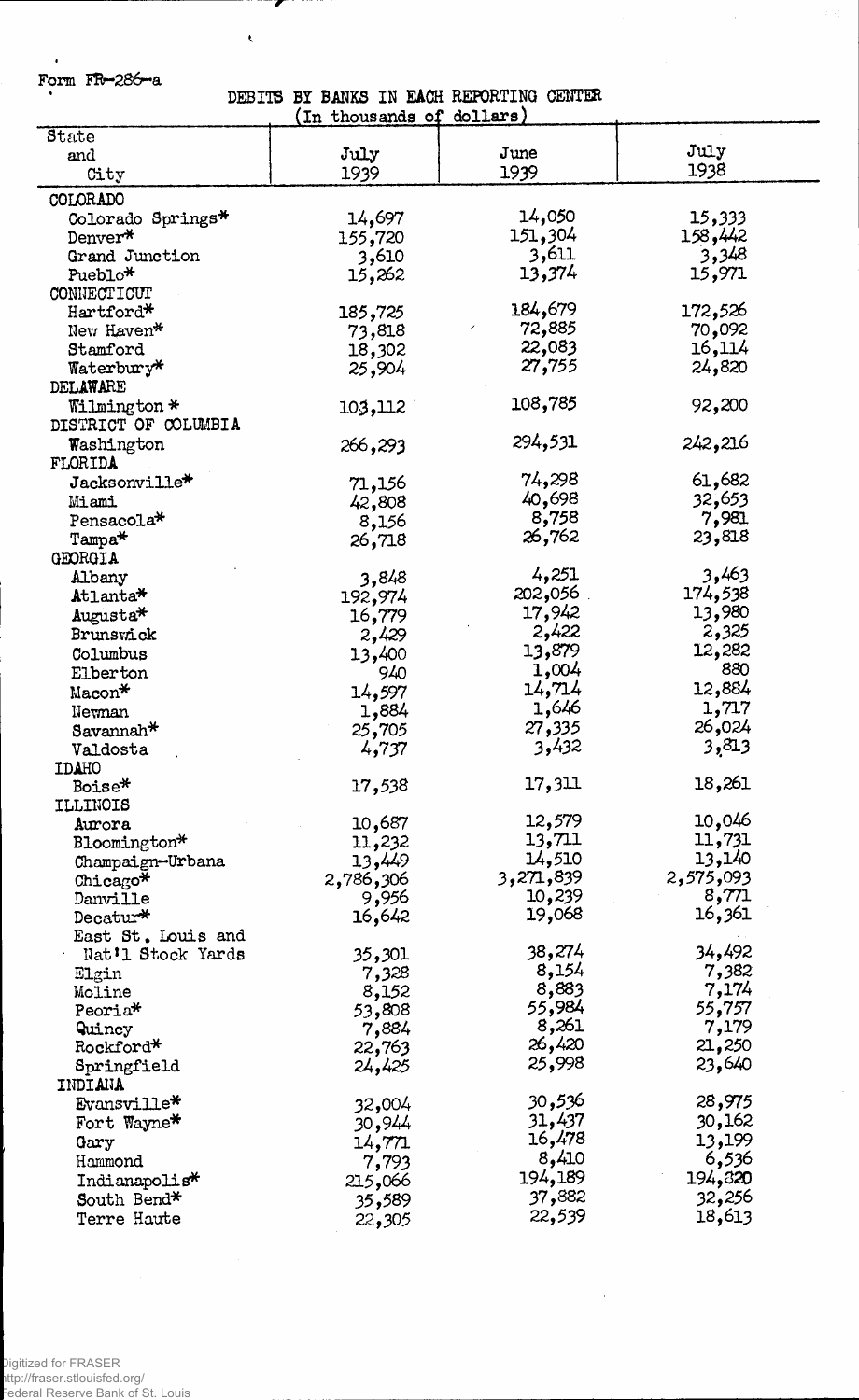Form FR-286-b

 $\epsilon$ 

÷.

DEBITS BY BANKS IN EACH REPORTING CENTER (in thousands of dollars)

|                      | (In thousands of dollars) |           |           |
|----------------------|---------------------------|-----------|-----------|
| <b>State</b>         |                           |           |           |
| and                  | July                      | June      | July      |
| City                 | 1939                      | 1939      | 1938      |
| <b>TOAV</b>          |                           |           |           |
| Cedar Rapids*        | 24,115                    | 24,586    | 23,353    |
| Clinton              | 5,130                     | 5,490     | 4,964     |
| Davenport*           | 20,911                    | 21,292    | 21,947    |
| Des Moines*          | 88,249                    | 87,872    | 88,035    |
| Dubuque*             | 8,624                     | 9,272     | 8,898     |
| Mason City           | 8,938                     | 9,751     | 9,620     |
| Muscatine            | 3,388                     | 3,499     | 3,543     |
| Sioux City*          | 34,451                    | 36,117    | 34,803    |
| Waterloo*            | 15,642                    | 18,078    | 15,641    |
| <b>KANSAS</b>        |                           |           |           |
| Atchison             | 3,592                     | 2,975     | 4,090     |
| Hutchinson           | 15,118                    | 13,545    | 19,078    |
| Independence         | 2,993                     | 3,213     | 2,979     |
| Kansas City*         | 19,249                    | 18,445    | 15,173    |
| Lawrence             | 3,897                     | 3,720     | 3,909     |
| Pittsburg            | 3,522                     | 3,550     | 3,715     |
|                      | 23,081                    | 20,219    | 22,473    |
| Topeka*              | 51,828                    | 46,866    | 54,507    |
| Wichita*             |                           |           |           |
| KENTUCKY             |                           | 21,994    | 19,670    |
| Lexington*           | 19,989                    | 158,624   | 142,067   |
| Louisville*          | 156,947                   | 7,065     | 5,379     |
| Owensboro            | 7,900                     |           |           |
| LOUISIANA            |                           | 219,872   | 218,650   |
| New Orleans*         | 202,332                   | 41,868    | 39,665    |
| Shreveport*          | 40,911                    |           |           |
| <b>MAINE</b>         |                           |           |           |
| Bangor*              | 14,974                    | 14,776    | 14,040    |
| Portland             | 37,924                    | 36,999    | 34,825    |
| MARYLAND             |                           |           |           |
| Baltimore*           | 346,938                   | 368,367   | 324,984   |
| Cumberland           | 8,878                     | 8,837     | 7,950     |
| Hagerstown           | 8,962                     | 9,223     | 9,099     |
| <b>MASSACHUSETTS</b> |                           |           |           |
| Boston*              | 1,211,614                 | 1,192,109 | 1,167,781 |
| Brockton             | 16,047                    | 16,217    | 13,979    |
| Fall River*          | 17,342                    | 17,126    | 15,830    |
| Holyoke*             | 9,523                     | 10,316    | 9,036     |
| Lotrel1*             | 12,734                    | 13,244    | 12,719    |
| Lynn                 | 17,459                    | 17,796    | 16,982    |
| New Bedford*         | 15,953                    | 16,410    | 14,883    |
| Springfield          | 60,188                    | 62,594    | 58,088    |
| Worcester*           | 47,347                    | 49,658    | 43,202    |
| MICHIGAN             |                           |           |           |
| Adrian               | 3,358                     | 3,382     | 3,166     |
| Battle Creek         | 11,941                    | 12,369    | 12,087    |
| Bay City*            | 10,536                    | 10,673    | 9,961     |
| Detroit*             | 815,069                   | 825,704   | 649,805   |
| $\text{F1int}^*$     | 22,967                    | 23,480    | 22,617    |
| Grand Rapids*        | 52,068                    | 51,717    | 44,069    |
| Jackson              | 12,833                    | 13,544    | 11,914    |
| Kalamazoo*           | 20,853                    | 21,192    | 18,588    |
| Lansing*             | 23,431                    | 20,609    | 17,743    |
| Saginaw              | 22,939                    | 21,097    | 18,115    |
| MINNESOTA            |                           |           |           |
| Duluth*              | 48,072                    | 48,249    | 40,000    |
| Minneapolis*         | 344,372                   | 346,293   | 315,549   |
| Red Wing             | 1,841                     | 1,960     | 1,887     |
| $St_{\bullet}$ Paul* | 157,902                   | 160,565   | 147,468   |
| South St. Paul       | 22,281                    | 19,451    | 23,156    |
| Winona               | 6,133                     | 6,158     | 6,506     |
|                      |                           |           |           |

Digitized for FRASER http://fraser.stlouisfed.org/

Federal Reserve Bank of St. Louis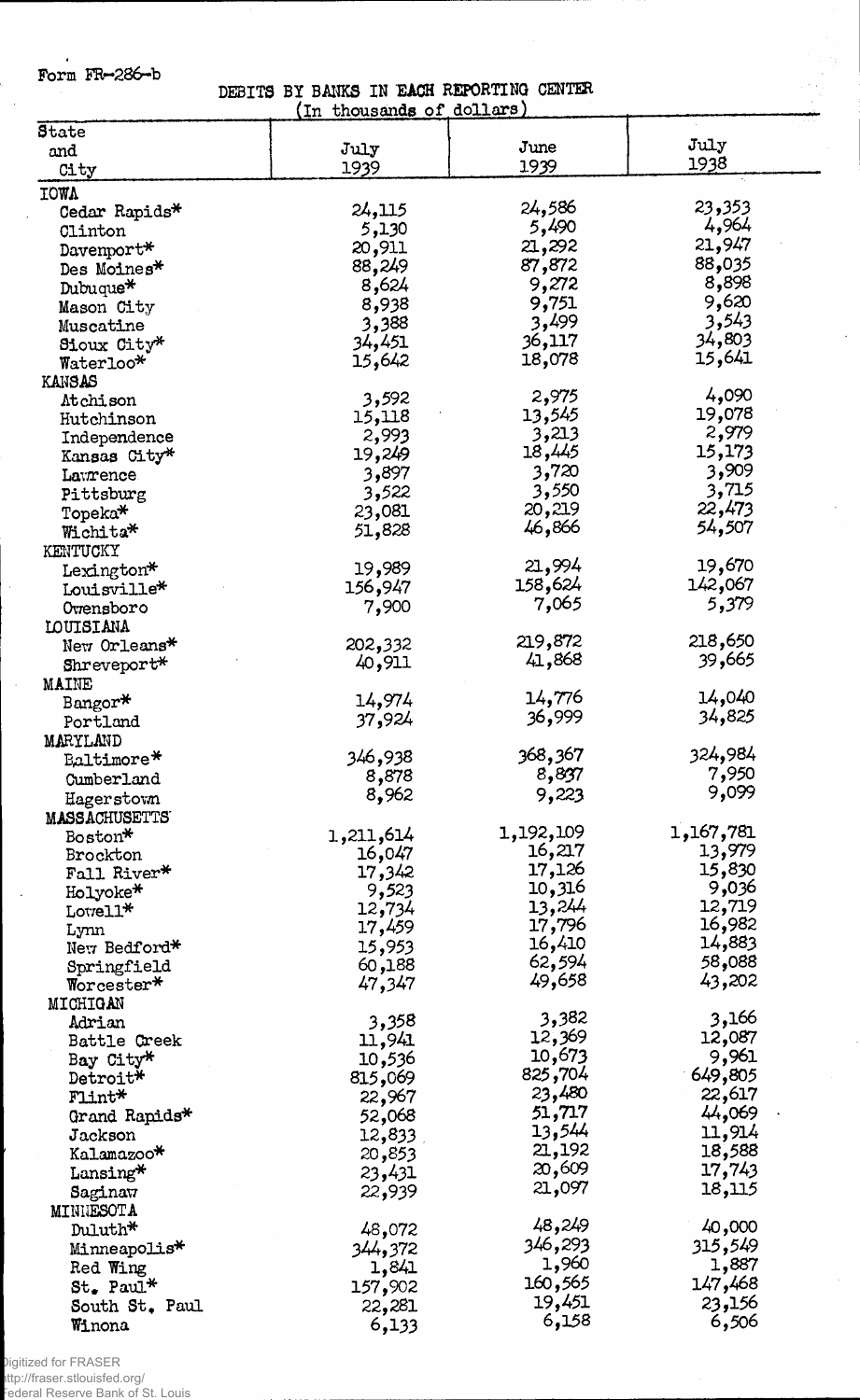Form FR-286-c

DEBITS BY BANKS IN EACH REPORTING CENTER

|                      |            | In thousands of dollars) |            |
|----------------------|------------|--------------------------|------------|
| State                |            |                          |            |
| and                  | July       | June                     | July       |
| City                 | 1939       | 1939                     | 1938       |
| MISSISSIPPI          |            |                          |            |
| Greenville           |            | 4,044                    | 3,761      |
| Hattiesburg          | 4,054      | 4,417                    | 4,140      |
| Jackson              | 4,389      | 22,547                   | 27,236     |
| Meridian             | 26,480     | 10,459                   |            |
| Vicksburg*           | 10,665     |                          | 8,724      |
| MISSOURI             | 6,542      | 5,996                    | 6,189      |
| Joplin*              |            | 9,453                    | 8,766      |
| Kansas City*         | 9,524      |                          |            |
| St. Joseph*          | 354,706    | 174و 306                 | 360,769    |
|                      | 29,704     | 25,845                   | 28,702     |
| St. Louis*           | 558,027    | 586,740                  | 547,020    |
| Sedalia              | 1,916      | 2,035                    | 1,755      |
| Springfield          | 14,545     | 14,576                   | 13,467     |
| MONTANA              |            |                          |            |
| Billings*            | 10,192     | 10,070                   | 10,415     |
| Helena*              | 14,306     | 11,146                   | 10,767     |
| NEBRASKA             |            |                          |            |
| Fremont              | 2,641      | 2,854                    | 2,539      |
| Lincoln              | 29,260     | 30,239                   | 28,543     |
| $On a ha*$           | 147,531    | 146,438                  | 146,653    |
| NEVADA               |            |                          |            |
| Reno*                | 12,394     | 11,513                   | 12,237     |
| NEW HAMPSHIRE        |            |                          |            |
| Manchester           | 17,604     | 16,600                   | 15,312     |
| NEW JERSEY           |            |                          |            |
| Camden               | 40,805     | 44,353                   | 37,339     |
| Montclair            | 13,058     | 15,151                   | 13,826     |
| Newark               | 295,311    | 331,637                  | 270,309    |
| Northern New Jersey  |            |                          |            |
| Clearing House Ass'n | 138,847    | 155,463                  | 159,857    |
| Passaic*             | 25,690     | 27,409                   | 22,322     |
| Trenton*             | 65,062     | 76,668                   | 60,168     |
| NEW MEXICO           |            |                          |            |
| Albuquerque*         | 15,255     | 15,832                   | 14,338     |
| Roswell              | 4,283      | 4,499                    | 4,056      |
| NEW YORK             |            |                          |            |
| Albany*              | 204,066    | 292,081                  | 205,817    |
| Binghamton*          | 20,306     | 20,410                   | 20,370     |
| Buffalo*             | 218,165    | 223,280                  | 211,596    |
| Elmira               | 12,666     | 13,583                   | 12,406     |
| Jamestown            | 11,627     | 13,280                   | 11,447     |
| New York*            | 12,794,166 | 15,311,553               | 13,827,728 |
| Poughkeepsie         | 13,849     | 13,516                   | 13,057     |
| Rochester*           | 114,706    | 126,643                  | 114,832    |
| Syracuse*            | 84,632     | 81,915                   | 75,964     |
| Utica                | 35,442     | 31,555                   | 34,735     |
| NORTH CAROLINA       |            |                          |            |
| Asheville            | 11,810     | 12,106                   | 11,308     |
| Charlotte*           | 59,292     | 558و60                   | 50,616     |
| Durham               | 29,503     | 32,033                   | 27,936     |
| Greensboro           | 18,430     | 19,612                   | 15,494     |
| Raleigh*             | 41,713     | 40,438                   | 38,628     |
| Wilmington           | 10,373     | 11,386                   | 9,894      |
| Winston-Salem        | 37,257     | 39,689                   |            |
| NORTH DAKOTA         |            |                          | 34,772     |
| Dickinson            | 1,307      | 1,090                    |            |
| Fargo*               | 17,680     |                          | 1,029      |
| Grand Forks*         | 5,008      | 17,954                   | 16,963     |
| Jamestown            | 1,587      | 5,158                    | 5,333      |
| Minot                | 3,833      | 1,690                    | 1,536      |
|                      |            | 4,007                    | 3,770      |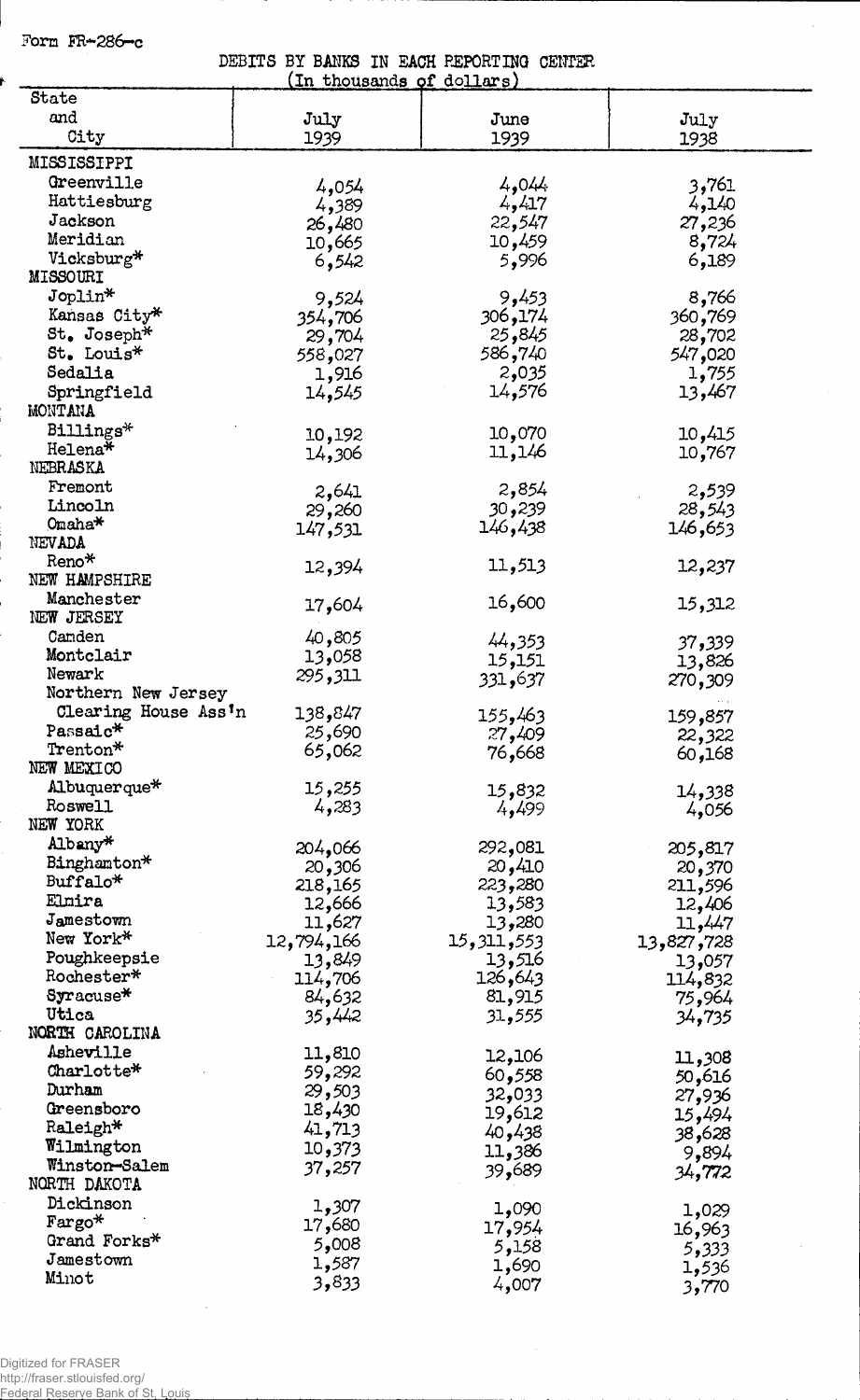Form FR-286-d

t

i,

 $\overline{\bullet}$ 

DEBITS BY BANKS IN EACH REPORTING CENTER<br>(In thousands of dollars)

|                       | TIL nundealme of doller a) |                |                 |
|-----------------------|----------------------------|----------------|-----------------|
| State                 |                            |                |                 |
| and                   | July                       | June           | July            |
| City                  | 1939                       | 1939           | 1938            |
|                       |                            |                |                 |
| OHIO                  |                            |                |                 |
| Akron*                | 63,318                     | 66,907         | 54 <b>,</b> 735 |
| Canton                | 33,583                     | 36 <b>,773</b> | 28,566          |
| Cincinnati            | 308,026                    | 315,961        | 286,457         |
| Cleveland*            |                            | 550,344        |                 |
| Columbus*             | 562,647                    |                | 484,408         |
|                       | 169,312                    | 183,644        | 158,049         |
| Dayton*               | 60,160                     | 60,118         | 60,333          |
| Hamilton              | 10,655                     | 11,029         | 10,162          |
| Lima                  | 13,331                     | 14,234         | 14,010          |
| Lorain                | 5,123                      | 5,275          | 4,876           |
| Middletown            | 10,667                     | 10,631         | 8,778           |
| Springfield*          | 16,733                     | 17,079         | 15,776          |
| Steubenville          | 9,716                      | 9,178          | 8,766           |
| Toledo*               |                            |                |                 |
|                       | 119,503                    | 118,328        | 103,701         |
| Warren                | 8,909                      | 10,223         | 7,720           |
| Youngstown*           | 47,562                     | 45,121         | 38,432          |
| Zanesville            | 8,095                      | 8,337          | 7,599           |
| <b>OKLAHOMA</b>       |                            |                |                 |
| Bartlesville*         | 30,807                     | 27,347         | 28,128          |
| Enid                  | 15,898                     | 13,749         | 16,610          |
| Guthrie               | 1,598                      | 1,476          | 1,711           |
| Muskogee*             |                            |                |                 |
| Oklahoma City*        | 7,521                      | 7,605          | 6,989           |
|                       | 104,909                    | 109,653        | 96,404          |
| Okmulgee              | 2,546                      | 2,447          | 2,349           |
| Tulsa*                | 126,323                    | 136,527        | 125,554         |
| OREGON                |                            |                |                 |
| Eugene                | 8,038                      | 8,387          | 6,695           |
| Portland*             | 156,129                    | 159,576        | 148,288         |
| Salem                 | 16,417                     | 15,159         | 15,424          |
| PENNSYLVANIA          |                            |                |                 |
| Allentown             |                            |                |                 |
| Altoona*              | 25,143                     | 24,745         | 22,618          |
| Butler                | 9,997                      | 9,999          | 9,490           |
| ${\tt Chester*}$      | 8,929                      | 9,090          | 8,149           |
|                       | 12,880                     | 13,295         | 11,113          |
| Erie*                 | 26,293                     | 26,325         | 24,648          |
| Franklin              | 2,736                      | 3,197          | 2,579           |
| Greensburg*           | 7,060                      | 6,922          | 7,672           |
| Harrisburg            | 38,418                     | 40,437         | 36,345          |
| Hazleton              | 10,022                     | 9,664          | 11,966          |
| Homestead             | 3,380                      | 3,632          | 3,208           |
| Johnstown             |                            |                |                 |
| Lancaster*            | 14,128                     | 13,908         | 13,197          |
| Lebanon               | 23,094                     | 23,517         | 21,780          |
|                       | 6,117                      | 6,564          | 5,747           |
| Norristown            | 9,739                      | 10,120         | 9,219           |
| Oil City*             | 9,167                      | 10,123         | 9,022           |
| Philadelphia*         | 1,278,079                  | 1,543,317      | 1,176,976       |
| Pittsburgh*           | 635,071                    | 630,769        | 582,084         |
| Reading               | 39,204                     | 40,369         | 280, 34         |
| Scranton*             | 40,900                     | 44,554         | 42,819          |
| Wilkes-Barre*         | 20,890                     |                |                 |
| Williamsport*         |                            | 21,184         | 21,640          |
| York*                 | 10,346                     | 10,430         | 9,958           |
|                       | 21,259                     | 23,064         | 20,422          |
| RHODE ISLAND          |                            |                |                 |
| Providence*           | 140,641                    | 137,225        | 128,495         |
| SOUTH CAROLINA        |                            |                |                 |
| Charleston            | 15,757                     | 17,987         | 15,003          |
| Columbia <sup>*</sup> | 24,901                     | 25,322         | 22,654          |
| Greenville*           | 18,298                     | 17,718         | 15,095          |
| Spartanburg           |                            |                |                 |
|                       | 9,653                      | 9,238          | 7,936           |